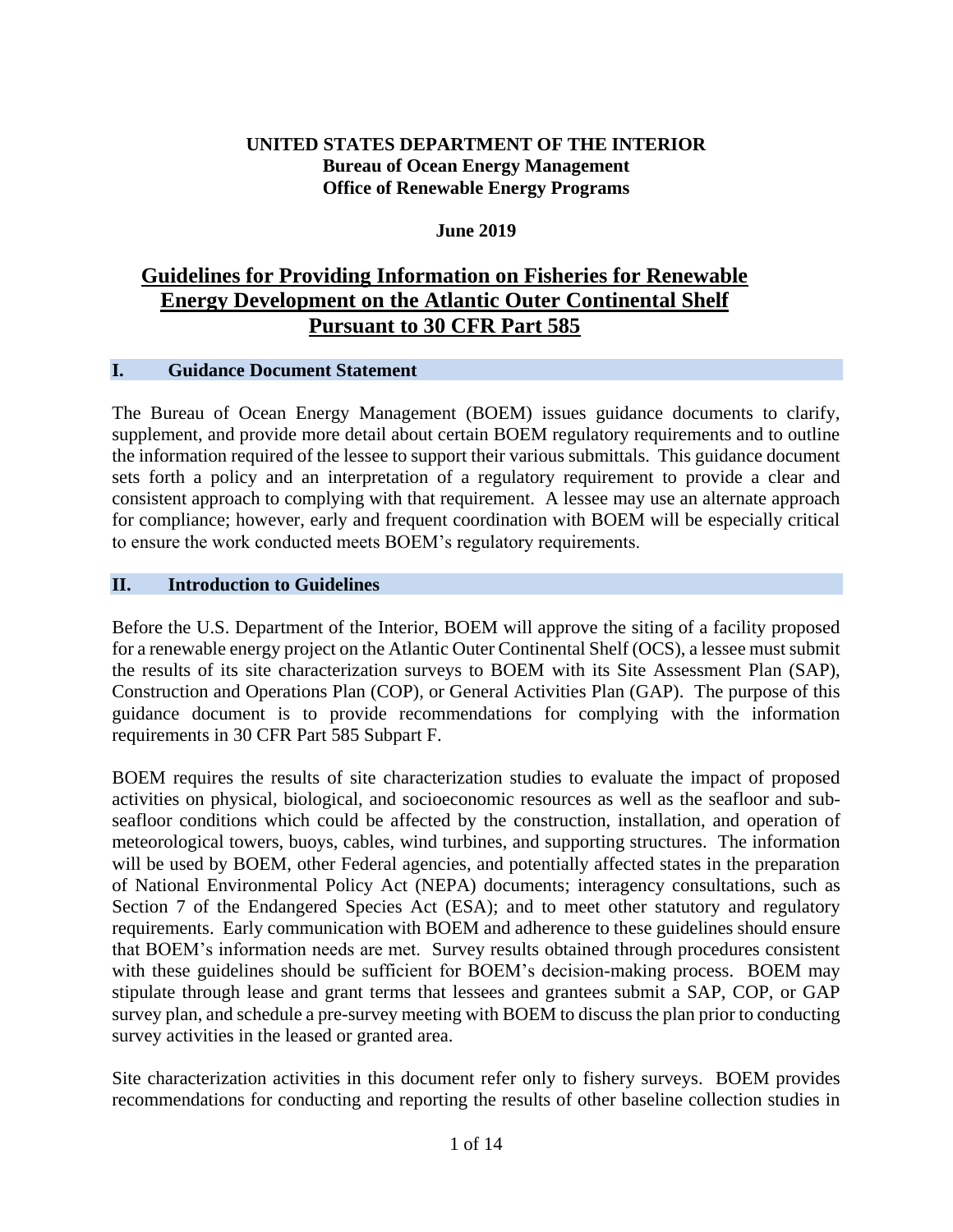separate guidelines: https://www.boem.gov/Survey-Guidelines/. These guidelines may be updated periodically, as new information or methodologies become available. This version supersedes previous versions.

The overall purpose of the required information is to describe the key species and habitat within the survey area possibly affected by the proposed operations. The fisheries survey plan should aim to:

- Identify and confirm which dominant benthic, demersal, and pelagic species are using the project site, and when these species may be present where development is proposed;
- Establish a pre-construction baseline which may be used to assess whether detectable changes associated with proposed operations occurred in post-construction abundance and distribution of fisheries;
- Collect additional information aimed at reducing uncertainty associated with baseline estimates and/or to inform the interpretation of research results; and
- Develop an approach to quantify any substantial changes in the distribution and abundance of fisheries associated with proposed operations.

For all projects, lessees should also describe the measures to be taken to minimize or eliminate potential impacts to fishery resources in their SAP, COP, or GAP. In addition, for projects involving the installation of wind energy turbines on the Atlantic OCS, the lessee should prepare a fishery survey plan that describes its methods for collecting sufficient information on the biology of the project area to allow BOEM and other agencies with jurisdiction to make well-founded decisions in context with the regional biology.

### **III. Authority and Regulations**

BOEM has statutory obligations under the Outer Continental Shelf Lands Act (43 USC 1337(p)) to protect the environment and conserve natural resources of the OCS. Additionally, BOEM has statutory obligations under NEPA, ESA, and, and the Magnuson-Stevens Fishery Conservation and Management Act (MSFCMA). Under BOEM's regulations, a plan (SAP, COP, or GAP) must describe biological, social, and economic resources that could be affected by the activities proposed in the SAP, COP, or GAP (see SAP – 30 CFR 585.610(b)(5), 585.611(a),(b)(3), (5) and  $(7)$ ; COP – 30 CFR 585.626(a)(3), 585.627(a)(3), (5), and (7); and GAP – 30 CFR 585.645(a)(5), 585.646(c), (e) and (g)).

To evaluate impacts to biological, social, and economic resources, BOEM, and its Federal consulting partners, Fish and Wildlife Service (USFWS) and National Marine Fisheries Service (NMFS), under the aforementioned statutes require sufficient baseline information on the potentially affected area. These guidelines are meant to clarify and provide a general understanding of the information which BOEM, in consultation with USFWS and NMFS, requires to adequately address impacts of offshore renewable energy projects on biological, social, and economic resources. BOEM will review the submitted SAP, COP, or GAP and associated information to determine if it contains necessary information to conduct BOEM's technical and environmental reviews. Upon completion of BOEM's technical and environmental reviews, BOEM may approve, approve with modifications, or disapprove.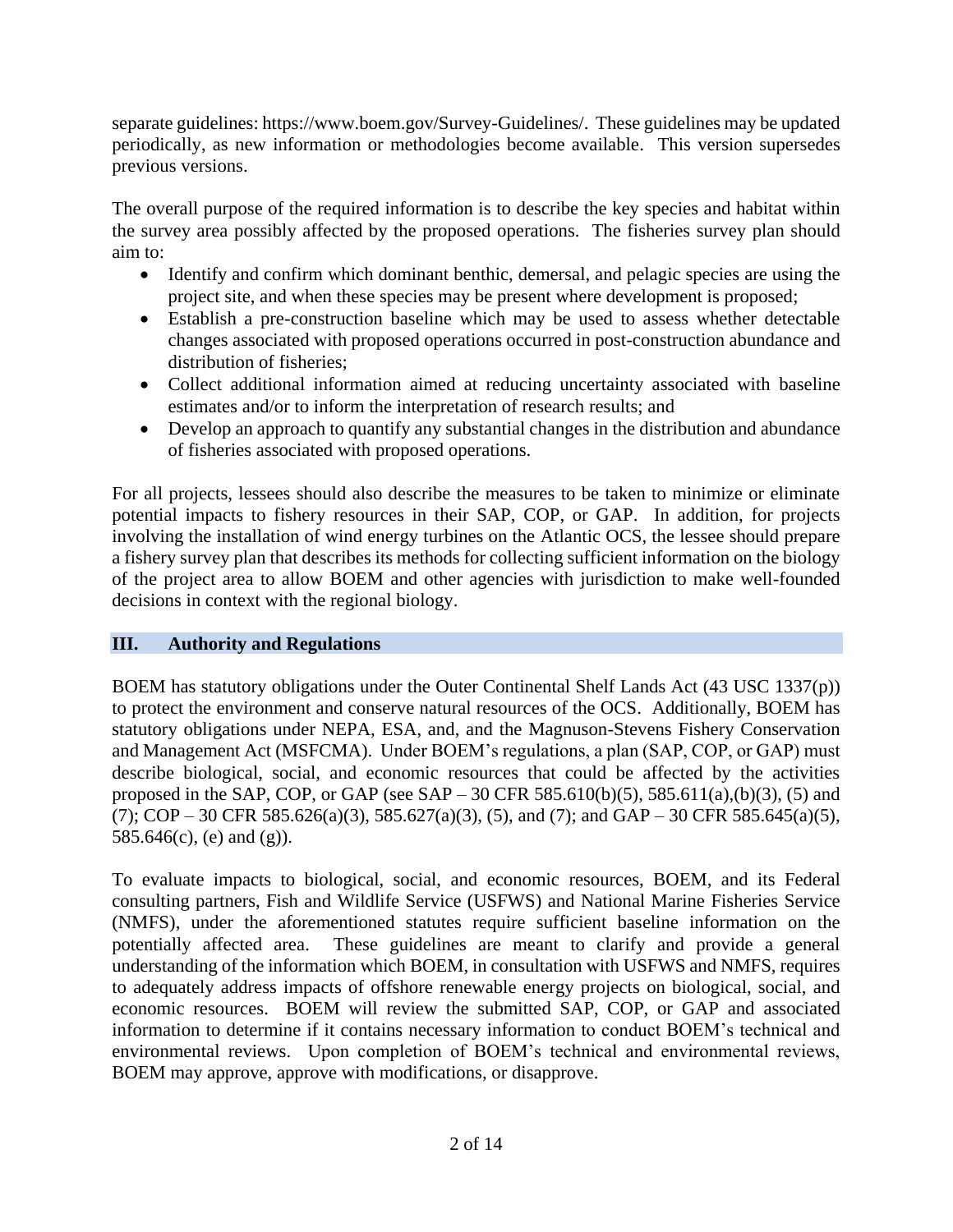Elements of these guidelines may be required under the terms and conditions of a specific lease or grant. A lease or grant may also have different requirements from those discussed in these guidelines. Lessees or grantees should be aware that if these guidelines conflict with conditions in a lease or grant, the lessee or grantee must comply with the terms of their lease or grant.

### **IV. Early Coordination with BOEM**

BOEM recommends meeting early in the process to discuss BOEM's potential information needs. Early coordination allows for BOEM and the lessee to discuss common goals and expectations prior to mobilization of a fisheries survey. BOEM firmly believes maintaining an early and open dialogue with the lessee is critical to the timely, comprehensive execution of a fisheries survey. BOEM recommends that the applicant work closely with BOEM staff to arrive at a strategy that meets overall requirements and tailors the fisheries survey to site-specific needs of the area (e.g., determination of species of interest within the lease area). Engaging in discussions with other agencies (e.g., USFWS and NMFS) and concerned parties as early as possible will also help resolve any issues that may arise.

In the case of fishery survey plan development, BOEM strongly encourages outreach to potentially affected fishing groups. Individual state fishery management agencies and regional fishery management organizations may assist in facilitating this coordination. In the event the applicant and an agency disagree with respect to the survey plan, it is the applicant's obligation to resolve any items and issues that may arise. The lessee is advised to resolve any technical issues that may be in dispute with other agencies prior to submitting their final plans to BOEM. BOEM may determine it is prudent for a developer to resurvey some or all of the lease area in the event survey results are insufficient.

BOEM strongly recommends a pre-survey meeting. This meeting may include, but is not limited to, discussions regarding:

- applicability of existing data;
- survey logistics (proposed survey area, dates, times, survey period length, weather limitations, etc.);
- field techniques and equipment to be utilized/specification of data acquisition systems;
- data to be acquired;
- data processing and analysis; and
- data and information to be submitted.

### **V. Survey Methodology**

A fishery survey plan that satisfies all parties' needs is an important first step towards a successful biological survey. In developing a fishery survey plan, a review of previous investigations, such as fishery independent and fishery dependent data collections, can be helpful to a lessee in selecting equipment, and in choosing the sampling and analytic approaches.

The applicant should employ the appropriate equipment and analytical techniques for all surveys. BOEM encourages the applicant to review the "Developing Environmental Protocols and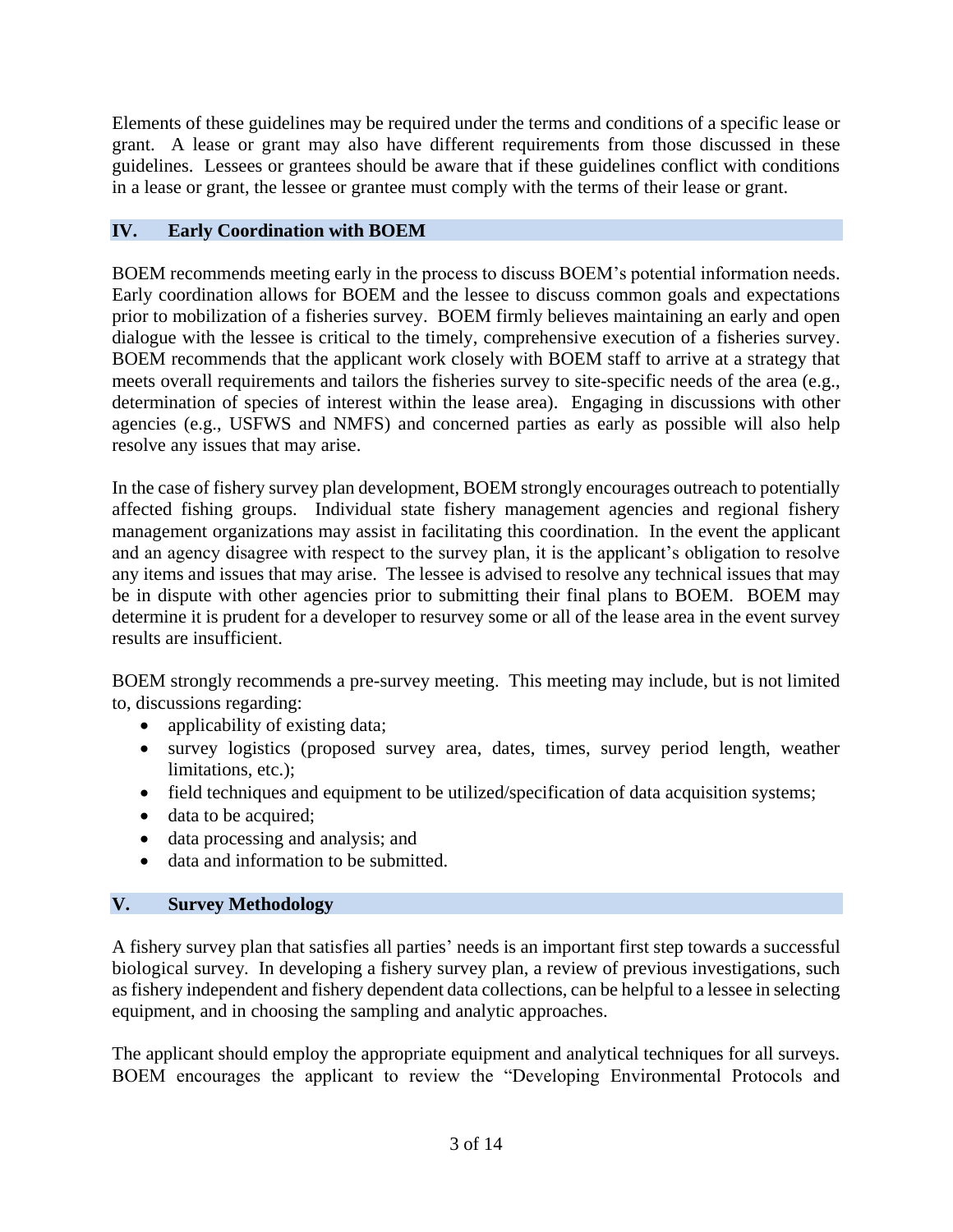Modeling Tools to Support Renewable Energy and Stewardship" (McCann, 2012) to assist in determining the most appropriate protocols for the proposed project:

*http://www.data.boem.gov/PI/PDFImages/ESPIS/5/5208.pdf* (see Appendix A for other sources of information on the Atlantic OCS). Applicants are encouraged to collaborate with other developers, research institutions, and state and Federal natural resource agencies to accomplish their site characterization objectives for SAP, COP, or GAP submittal to BOEM.

The amount of new information collected should match the scale and/or complexity of the proposed project. For example, a commercial-scale wind energy project may need additional sitespecific survey work prior to the submittal of a construction plan. In contrast, a project to install a meteorological tower or meteorological buoy would most likely not need additional survey work as the impact to fishery resources may be negligible. Developers are encouraged to use existing data where applicable to their proposed activities and associated area of potential adverse effect to characterize the natural resources present. Potential adverse effects are generally defined as impacts from all phases of the proposed action that may reduce the quality and/or quantity of the fisheries resource, and the area of potential adverse effect is the geographic area or areas within which such activity may cause adverse changes in the character or use of any natural resources present. Throughout this document the term 'project area' is generally used to describe the project footprint and surrounding areas that may be impacted. In practice, the developer should identify the reasonably foreseeable effects associated with their proposed activity and ensure that the biological resources that could be affected by those activities are included in their surveys.

McCann (2012) identified several potential impacts to fish and fishing from offshore wind development that were categorized by potential level of effect. A potentially major impact to fishing during construction and operation of a commercial-scale wind facility could be the loss of access to fishing grounds by vessels using mobile fishing gear (e.g., trawl gear). Moderate effects to fish and fishing that were identified included: contaminant spills/re-suspension; survey, construction, and operation noise; electromagnetic fields from transmission cables; habitat/community composition alteration; decreased catchability during construction and operation; loss of access to grounds during construction and operation (fixed gear and recreational); changes in species distribution; and damaged/lost gear (McCann, 2012, Table 4, page 439). The survey protocols in this document (Tables 1-4) are designed to address these potential impacts. BOEM also recognizes that some site assessment activities, such as the installation of a moored floating light detection and ranging (FLiDAR) buoy, may have negligible impact, perhaps even no impact, to fishery resources. In such cases site-specific fishery survey results would not be necessary. The choice of which protocols to use will be defined by the characteristics of the project area and the protocols may need to be modified to accommodate a particular site. Each site and the potential effects from the types of activity anticipated in a SAP, COP, or GAP need to be considered in selecting the appropriate protocols.

The information collected and/or provided to BOEM should match the scale and/or complexity of the proposed activity. For example, due to the small footprint of a standard FLiDAR buoy, information would only be needed to broadly characterize fishery resources in the area and projectspecific fisheries surveys would not be necessary. BOEM will consult with supporting agencies to evaluate existing data and determine if any data gaps exist. Furthermore, applicants are encouraged to collaborate with other developers, research institutions, and state and Federal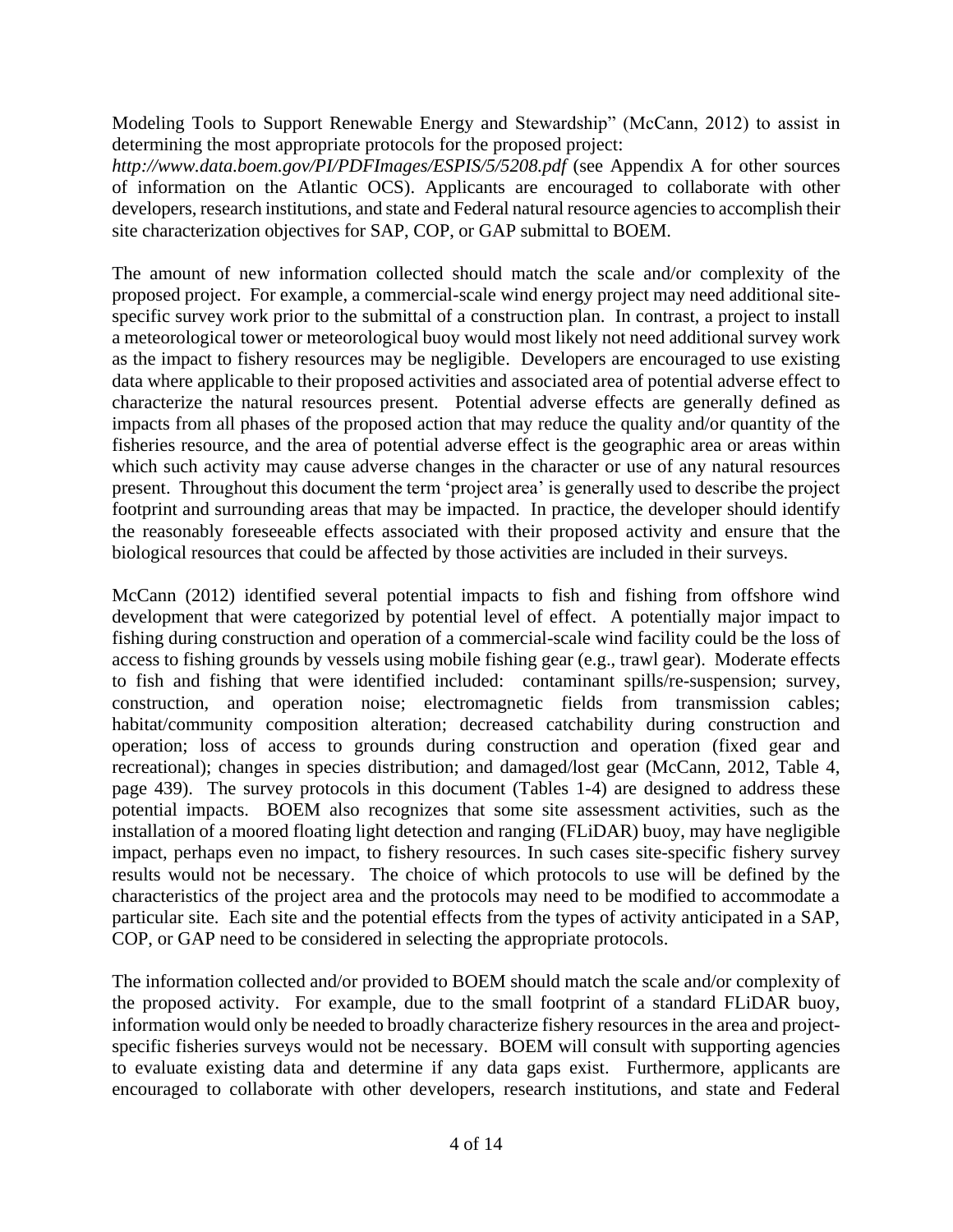natural resource agencies to accomplish their site characterization objectives for SAPs, COPs, and GAP<sub>s</sub>.

Fish surveys may be conducted simultaneously with other survey requirements. However, it should be noted that this may not always be appropriate and survey design should fit specific objectives. The layout of the survey will likely depend on the site to be assessed. It is highly recommended that the lessee or grantee work with BOEM to coordinate their survey design with the appropriate natural resource agencies. Permits may be required by the NMFS and/or USFWS for activity that results in catching fish (e.g., MSFCMA Letter of Acknowledgement for Scientific Research Activity) or for general aerial and shipboard surveys (e.g., Marine Mammal Protection Act (MMPA) Incidental Harassment Authorization). It is the applicant's responsibility to obtain the necessary permits.

BOEM recommends applicants submit a fish survey plan with a SAP, COP, or GAP survey plan. BOEM will coordinate with appropriate natural resource agencies to ensure that data and analyses adequately meet regulatory requirements. However, BOEM is not responsible for designing the survey. The survey specifications should state the issues to be investigated, hypotheses, assumptions, data collection techniques, standards, analytical and statistical techniques, and quality control.

Tables 1 - 4 outline the protocols for the type of recommended fishery surveys described in this document: trawl, gillnet/trammel net and beam trawl, ventless trap, and benthic community composition**.**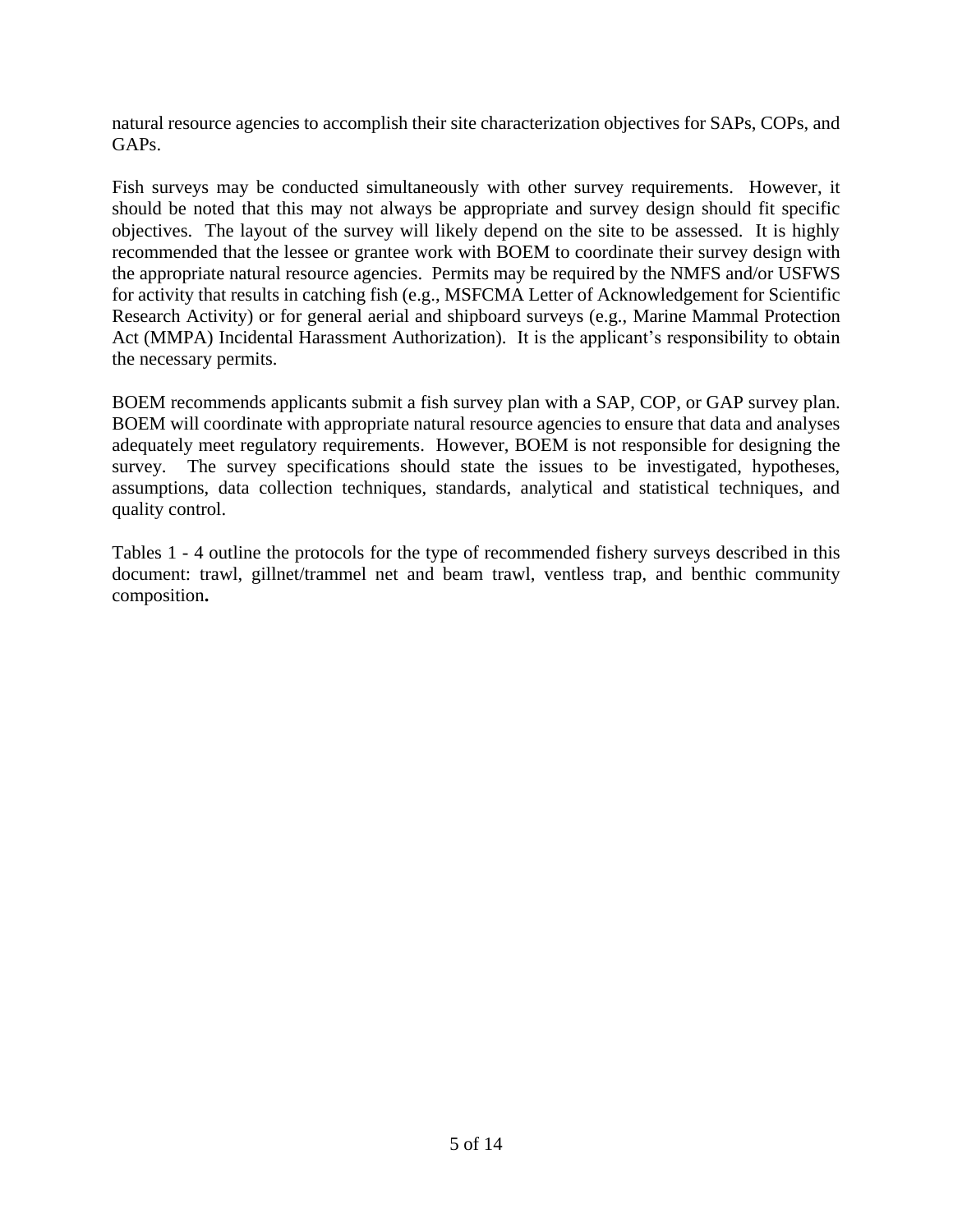| <b>Focus</b>                                    | Establish pre-construction baseline data on the mesoscale<br>distribution and abundance of fish species in the area of potential<br>effect resulting from activities in a SAP, COP, or GAP.                                                                                                                                                                                                                                                                                                                                                                                                                                                                                                                                                                                                                                                                                                                                                                                                                                                                                                                                                                                                                                                                                                                                                                                                  |  |
|-------------------------------------------------|----------------------------------------------------------------------------------------------------------------------------------------------------------------------------------------------------------------------------------------------------------------------------------------------------------------------------------------------------------------------------------------------------------------------------------------------------------------------------------------------------------------------------------------------------------------------------------------------------------------------------------------------------------------------------------------------------------------------------------------------------------------------------------------------------------------------------------------------------------------------------------------------------------------------------------------------------------------------------------------------------------------------------------------------------------------------------------------------------------------------------------------------------------------------------------------------------------------------------------------------------------------------------------------------------------------------------------------------------------------------------------------------|--|
| <b>Methodology</b>                              | <b>Otter Trawl Survey</b><br>Use Before/After Control Impact (BACI) design principles<br>to establish multiple control locations outside of the project<br>area.<br>Control sites should be selected from areas with similar<br>$\bullet$<br>bathymetry and bottom type to the area of potential effect.<br>Trawl locations from random station grid.<br>$\bullet$<br>Select baseline trawl locations and paths so that you can<br>$\bullet$<br>follow the same route after construction.<br>Conduct random stratified surveys selected from the<br>$\bullet$<br>following stratification: 10 sites within 0.5 km of renewable<br>energy site; 10 sites between 0.5-2.5 km of renewable energy<br>site; 10 control sites (at greater than 2.5 km from site), habitat<br>type, and depth.<br>Sample all fish species, with particular attention paid to<br>$\bullet$<br>commercially, recreationally, and ecologically important<br>species<br>Obtain a sampling of weight and length of species.<br>$\bullet$<br>Use a one inch knotless cod end liner.<br>$\bullet$<br>Ensure a trawl speed of $2.9 - 3.3$ knots.<br>$\bullet$<br>Ensure trawl duration of no more than 20 minutes (depending<br>$\bullet$<br>on the size of the net).<br>May include stomach content analysis of sampled<br>$\bullet$<br>commercially important fish.<br>Conduct a minimum of 30 trawls per survey period. |  |
| <b>Methodology for</b><br><b>Analyzing data</b> | Analysis of variance (ANOVA) on numbers of individuals,<br>$\bullet$<br>size and weight distribution; multivariate analysis of<br>catch/community composition, multidimensional scaling,<br>cluster analysis.<br>Prey items from stomach content identified to lowest<br>taxonomic level, counted, and weighed.                                                                                                                                                                                                                                                                                                                                                                                                                                                                                                                                                                                                                                                                                                                                                                                                                                                                                                                                                                                                                                                                              |  |
| <b>Timing</b>                                   | Conduct 2 years of surveys a minimum of four times per year (one<br>each in spring, summer, fall, and winter).                                                                                                                                                                                                                                                                                                                                                                                                                                                                                                                                                                                                                                                                                                                                                                                                                                                                                                                                                                                                                                                                                                                                                                                                                                                                               |  |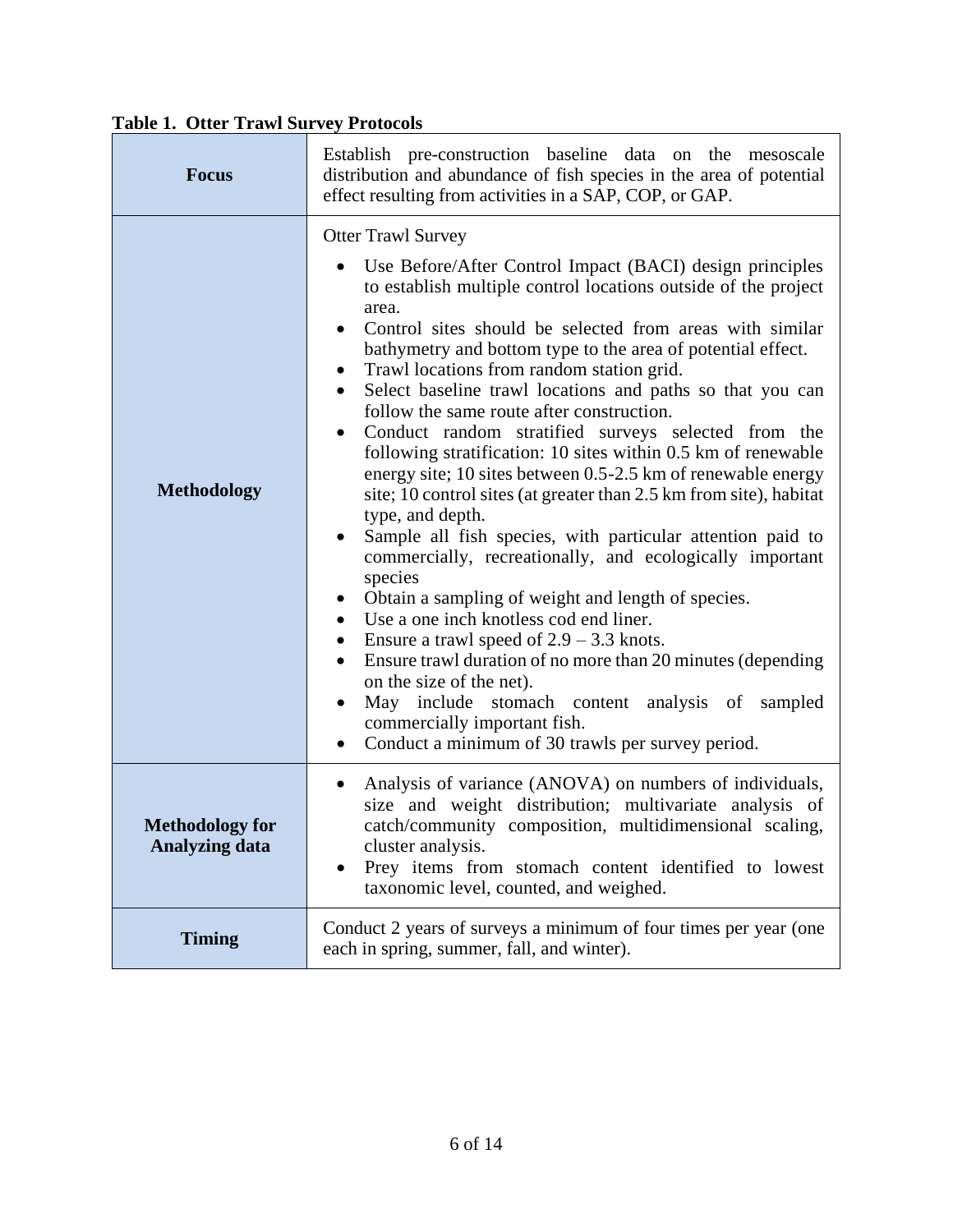| <b>Other Considerations</b><br>(e.g., Advantages or<br>Disadvantages) | Not all survey types and gear types will be appropriate to<br>each location. The gear and survey types should be selected<br>based on the issues of greatest concern.<br>Trawl survey will sample mostly demersal species rather<br>$\bullet$<br>than pelagic species. This survey will be limited to those<br>species most prone to be caught in the net, and will under-<br>sample some species, e.g., lobsters and crabs.<br>The commercial fishing industry should be consulted on the<br>$\bullet$<br>type of gear used.<br>The commercial fishing industry should be involved in data<br>collection and survey design when feasible, including the<br>selection of trawl stations.<br>Accounts for seasonal and annual variability.<br>$\bullet$ |
|-----------------------------------------------------------------------|--------------------------------------------------------------------------------------------------------------------------------------------------------------------------------------------------------------------------------------------------------------------------------------------------------------------------------------------------------------------------------------------------------------------------------------------------------------------------------------------------------------------------------------------------------------------------------------------------------------------------------------------------------------------------------------------------------------------------------------------------------|
| <b>Data Elements</b>                                                  | Total individuals per area;<br>$\bullet$<br>Total biomass per area;<br>$\bullet$<br>Number of individuals per species and area;<br>$\bullet$<br>Biomass per species and area;<br>$\bullet$<br>Diversity;<br>Length frequency distribution of dominant species; and<br>Time series.<br>Catch per unit effort for total catch and on a species level;<br>community dynamics.                                                                                                                                                                                                                                                                                                                                                                             |
| <b>Data Output</b>                                                    | Spatial data should be submitted in accordance with the Spatial<br>Submission Guidelines found<br>on BOEM's Offshore<br>Data<br>Renewable Energy Program website:<br>https://www.boem.gov/Survey-Guidelines/                                                                                                                                                                                                                                                                                                                                                                                                                                                                                                                                           |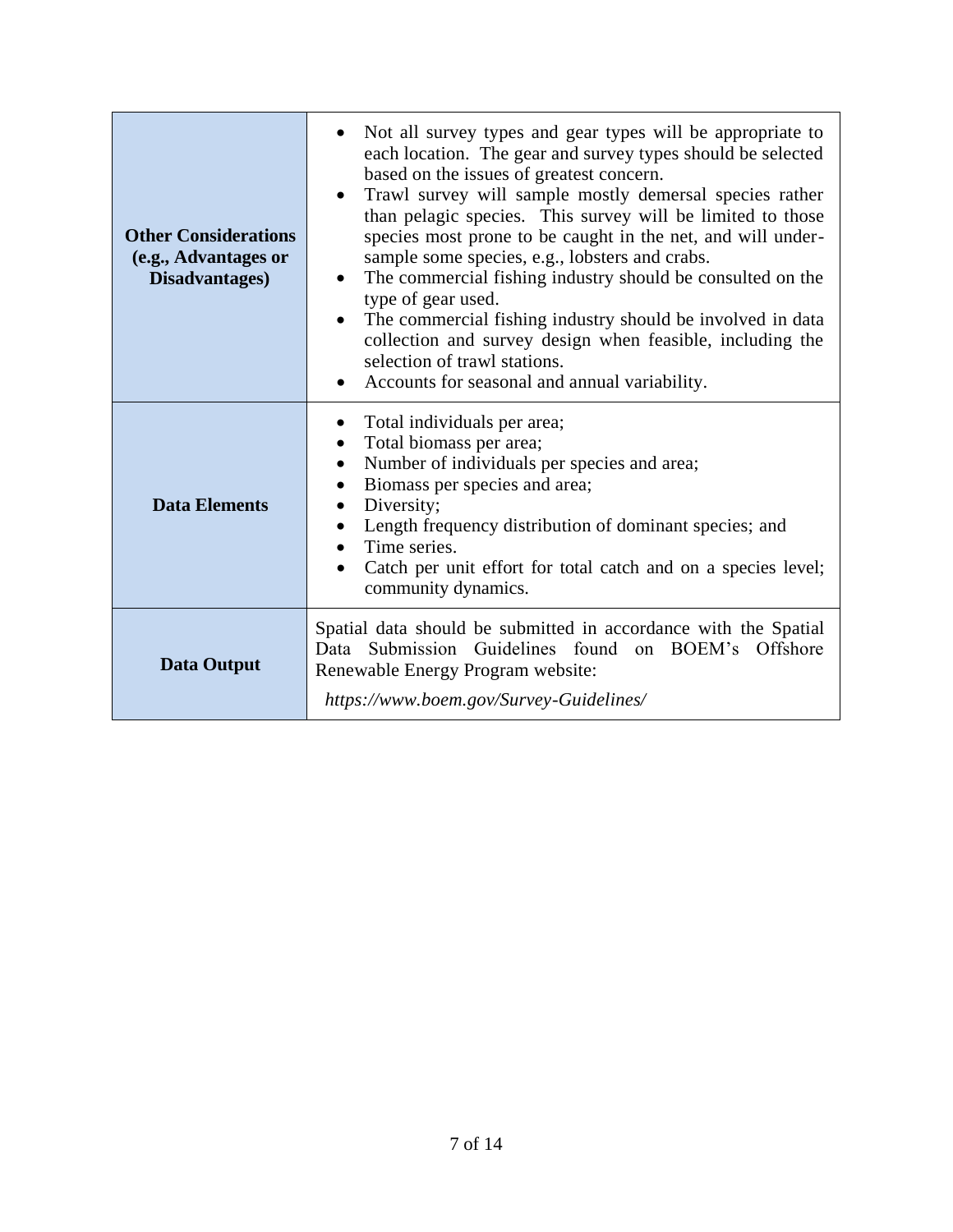| <b>Focus</b>                                                          | Establish pre-construction baseline data on the micro-scale<br>distribution, abundance, and composition of fish species in the area<br>of potential effect resulting from activities in a SAP, COP, or GAP.                                                                                                                                                                                                                                                                                                                                                                                                                                                                                                    |  |
|-----------------------------------------------------------------------|----------------------------------------------------------------------------------------------------------------------------------------------------------------------------------------------------------------------------------------------------------------------------------------------------------------------------------------------------------------------------------------------------------------------------------------------------------------------------------------------------------------------------------------------------------------------------------------------------------------------------------------------------------------------------------------------------------------|--|
| <b>Methodology</b>                                                    | Gillnet or trammel net surveys<br>Install at a minimum of three locations within footprint of<br>renewable energy facility, and three reference locations in<br>similar habitat, no less than 1 kilometer (km) from footprint<br>sites.                                                                                                                                                                                                                                                                                                                                                                                                                                                                        |  |
|                                                                       | Beam trawl surveys<br>Make minimum of three locations within the footprint of the<br>$\bullet$<br>installation (between wind turbine foundations - if possible).<br>Use a recommended 9 foot (ft) beam trawl with 1 inch (in)<br>$\bullet$<br>knotless liner and tows at a minimum of three locations<br>within footprint of renewable energy facility, and three<br>reference locations in similar habitat, no less than 1 km from<br>footprint sites.<br>Survey area can be expanded to include cable route,<br>$\bullet$<br>particularly when electro/magneto-sensitive species (e.g.,<br>elasmobranchs) are of concern.<br>May include stomach content analysis of sampled commercially<br>important fish. |  |
|                                                                       | Initial stratification should be based upon habitat type and depth.                                                                                                                                                                                                                                                                                                                                                                                                                                                                                                                                                                                                                                            |  |
| <b>Methodology for</b><br><b>Analyzing data</b>                       | ANOVA on number of species, number of fish, multivariate<br>$\bullet$<br>analysis of fish community characteristics (Primer-E),<br>multidimensional scaling, and cluster analysis.<br>Prey items from stomach content identified to lowest<br>٠<br>taxonomic level, counted, and weighed.                                                                                                                                                                                                                                                                                                                                                                                                                      |  |
| <b>Timing</b>                                                         | Conduct 2 years of area of potential effect (APE)-based gillnet or<br>trammel net surveys a minimum of six days per year, three<br>deployments each spring and fall for 1-2 days each.                                                                                                                                                                                                                                                                                                                                                                                                                                                                                                                         |  |
|                                                                       | Conduct 2 years of seasonal beam trawl tows (spring, summer, fall,<br>winter).                                                                                                                                                                                                                                                                                                                                                                                                                                                                                                                                                                                                                                 |  |
| <b>Other Considerations</b><br>(e.g., Advantages or<br>Disadvantages) | Gear type(s) used for the survey should depend on the fish<br>$\bullet$<br>species under consideration (commercially/recreationally<br>important species, species of conservation importance), and<br>the gear type that will be most effective in assessing changes<br>to the abundance and distribution of these species on a fine<br>scale.                                                                                                                                                                                                                                                                                                                                                                 |  |

### **Table 2. Gillnet/Trammel Net and Beam Trawl Survey Protocol**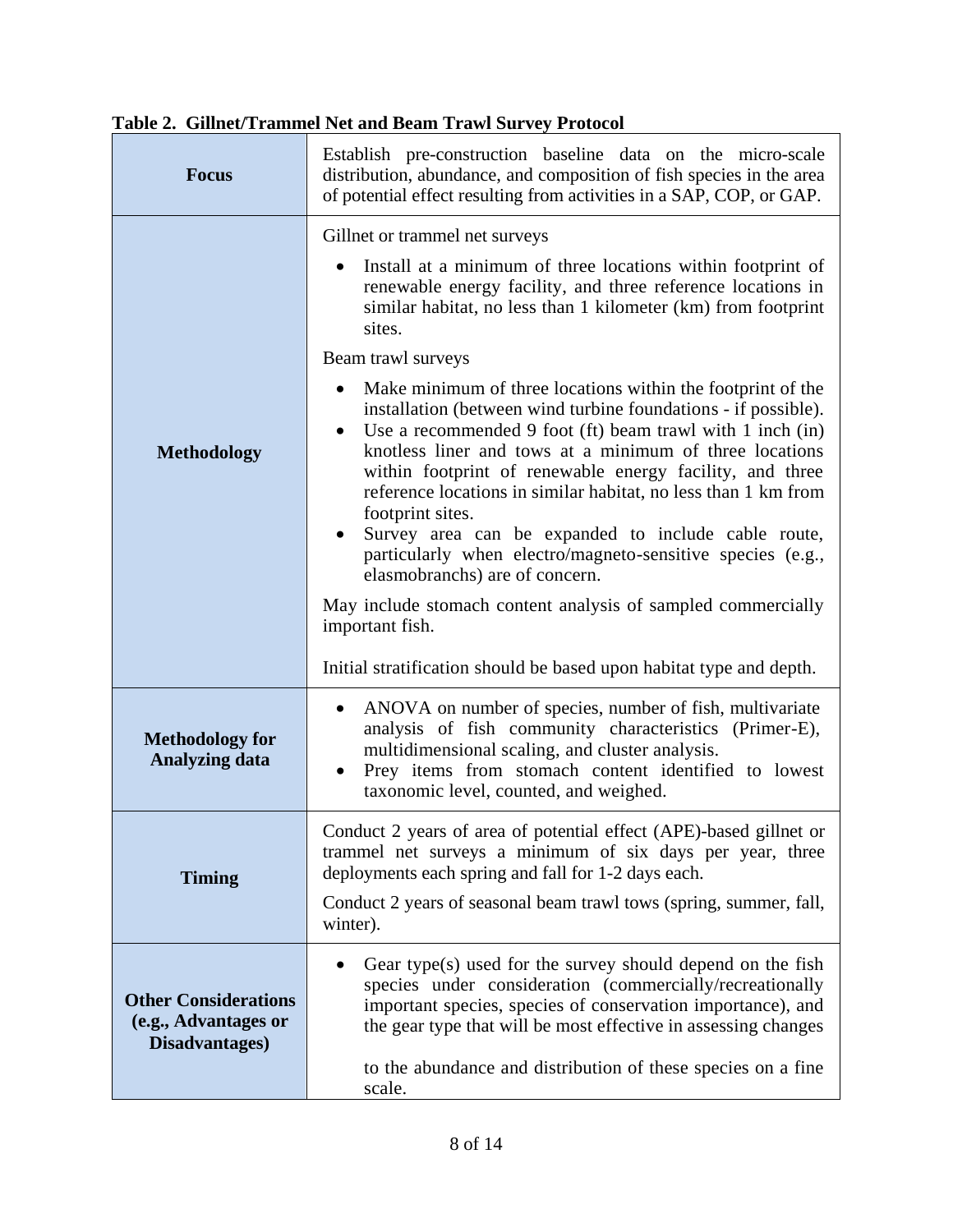|                      | Gillnet surveys will under-sample demersal species but can<br>$\bullet$<br>sample pelagic species, which are difficult to sample by other<br>means.<br>Gillnets are fairly size-selective and will not provide a good<br>estimate of overall biomass of the area.<br>Combining gillnet and beam trawl surveys can account for a<br>$\bullet$<br>larger spectrum of fish species.<br>Trammel nets can capture more fish than gillnets and will<br>provide a greater picture of size distribution.<br>Trammel nets can be highly destructive and need to be<br>checked or removed frequently.<br>Passive nets can be deployed much closer to the devices than<br>$\bullet$<br>active trawling.<br>Beam trawls can supplement otter trawls by trawling within<br>$\bullet$<br>an offshore renewable energy installation or between devices<br>to sample within the footprint of a project, where otter<br>trawling may not be feasible.<br>Beam trawls can also sample harder bottom habitats and are<br>more effective at assessing benthic invertebrates (e.g.,<br>scallops, lobsters, clams, crabs).<br>Can account for seasonal and inter-annual variability. |
|----------------------|----------------------------------------------------------------------------------------------------------------------------------------------------------------------------------------------------------------------------------------------------------------------------------------------------------------------------------------------------------------------------------------------------------------------------------------------------------------------------------------------------------------------------------------------------------------------------------------------------------------------------------------------------------------------------------------------------------------------------------------------------------------------------------------------------------------------------------------------------------------------------------------------------------------------------------------------------------------------------------------------------------------------------------------------------------------------------------------------------------------------------------------------------------------|
| <b>Data Elements</b> | Gillnet/trammel net<br>Catch per unit effort;<br>Number of individuals per species and area;<br>$\bullet$<br>Diversity; and<br>Length frequency distribution of dominant and/or vulnerable<br>species.<br>Beam trawl<br>Total individuals and biomass per area;<br>Number of individuals and biomass per species and area;<br>Diversity; and<br>Length frequency distribution of dominant and/or vulnerable<br>species.                                                                                                                                                                                                                                                                                                                                                                                                                                                                                                                                                                                                                                                                                                                                        |
| <b>Data Output</b>   | Time series values for number of individuals, biomass, fish<br>composition,<br>and<br>species-specific<br>community<br>length<br>frequency.<br>Presence/absence of non-native species.<br>Tabular and geospatial datasets.<br>Spatial data should be submitted in accordance with the<br>Spatial Data Submission Guidelines found on BOEM's<br>Offshore Renewable Energy Program website:<br>https://www.boem.gov/Survey-Guidelines/                                                                                                                                                                                                                                                                                                                                                                                                                                                                                                                                                                                                                                                                                                                           |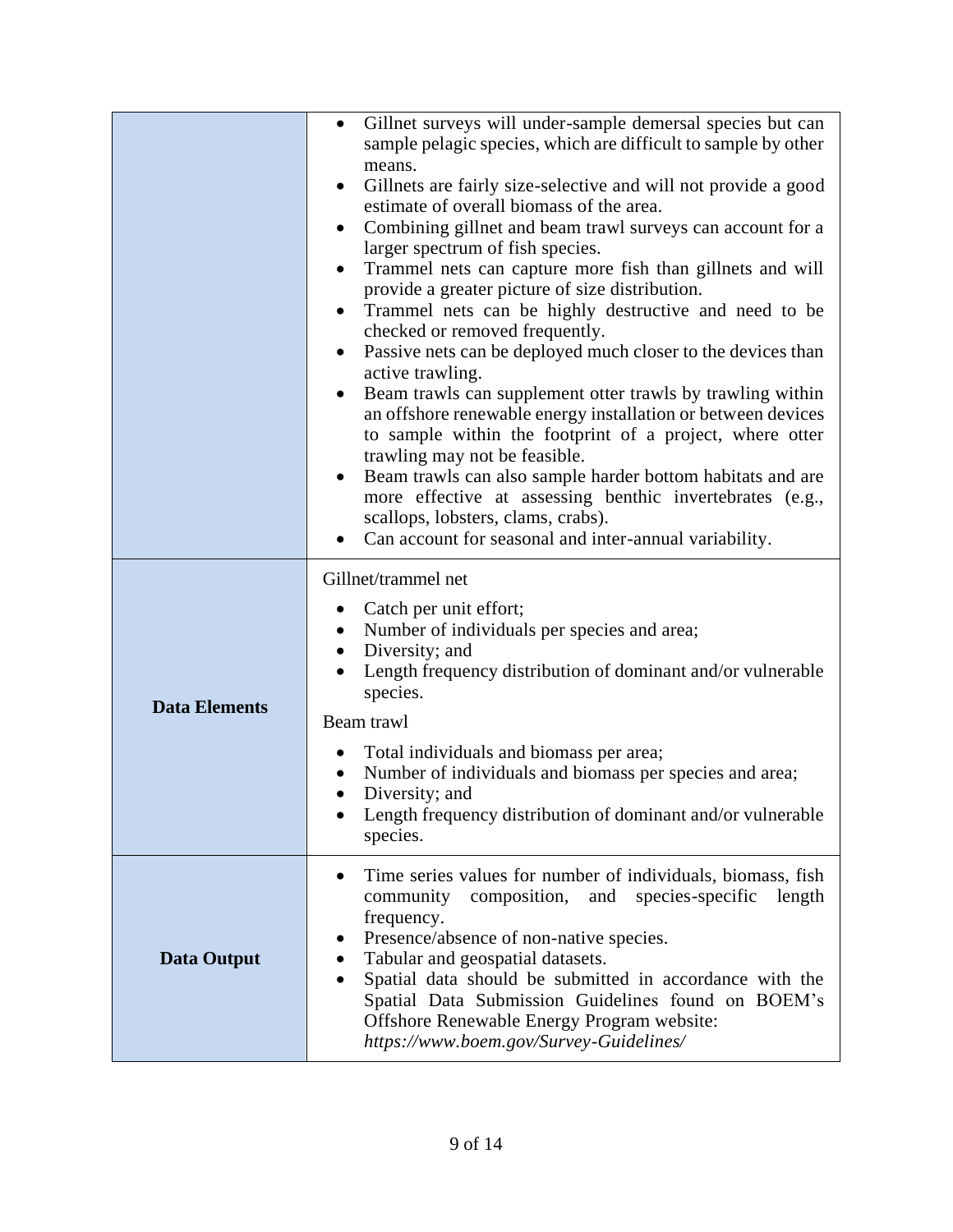**Table 3. Ventless Trap Survey Protocol**

| <b>Focus</b>                                                         | Establish pre-construction baseline distribution and abundance of<br>lobster/crab species or some fish species in the APE resulting from<br>activities in a SAP, COP, or GAP.                                                                                                                                                                                                                                                                                                                                                                                                                                                                                                                                                                                                                |  |
|----------------------------------------------------------------------|----------------------------------------------------------------------------------------------------------------------------------------------------------------------------------------------------------------------------------------------------------------------------------------------------------------------------------------------------------------------------------------------------------------------------------------------------------------------------------------------------------------------------------------------------------------------------------------------------------------------------------------------------------------------------------------------------------------------------------------------------------------------------------------------|--|
| <b>Methodology</b>                                                   | Fixed gear survey with ventless traps<br>Use BACI design principles to establish multiple control<br>locations.<br>Select control locations to have similar bottom types and<br>$\bullet$<br>benthic habitat as project area trawl locations (if conducted).<br>Traps set within proposed footprint of renewable energy<br>٠<br>installation, and at random stratified sites at varying distances<br>from the renewable energy site within and outside of the APE<br>(e.g., 1 km, 10 km, and 25 km).<br>Initial stratification should be based upon habitat type and<br>$\bullet$<br>depth.<br>Sample weight and length of species.                                                                                                                                                          |  |
| <b>Methodology for</b><br><b>Analyzing data</b>                      | ANOVA on numbers of individuals, size and weight distribution;<br>multivariate analysis of catch/community composition.                                                                                                                                                                                                                                                                                                                                                                                                                                                                                                                                                                                                                                                                      |  |
| <b>Timing</b>                                                        | Conduct 2 years of seasonal surveys (spring, summer, fall, winter).                                                                                                                                                                                                                                                                                                                                                                                                                                                                                                                                                                                                                                                                                                                          |  |
| <b>Other Considerations</b><br>(e.g. Advantages or<br>Disadvantages) | Not all survey types and gear types will be appropriate for<br>$\bullet$<br>each location. The gear and survey types should be selected<br>based on the issues of greatest concern.<br>The gear and techniques used by the commercial fishing<br>$\bullet$<br>industry should be mirrored in the survey design when<br>sampling commercially-important fish species.<br>The commercial fishing industry should be involved in data<br>$\bullet$<br>collection and survey design when feasible.<br>While ventless trap surveys are often used for crustaceans,<br>$\bullet$<br>they may be useful for species such as black sea bass, rock<br>fish, or other species that are attracted to structures and can<br>be caught by traps or pots.<br>Accounts for seasonal and annual variability. |  |
| <b>Data Elements</b>                                                 | Total individuals and biomass per area;<br>Number of individuals per species and area;<br>Biomass per species and area;<br>٠<br>Length frequency distribution of dominant species; and<br>٠<br>Catch per Unit Effort at species level.                                                                                                                                                                                                                                                                                                                                                                                                                                                                                                                                                       |  |
| <b>Data Output</b>                                                   | Spatial data should be submitted in accordance with the Spatial Data<br>Submission Guidelines found on BOEM's Offshore Renewable<br>Energy Program website:<br>https://www.boem.gov/Survey-Guidelines/                                                                                                                                                                                                                                                                                                                                                                                                                                                                                                                                                                                       |  |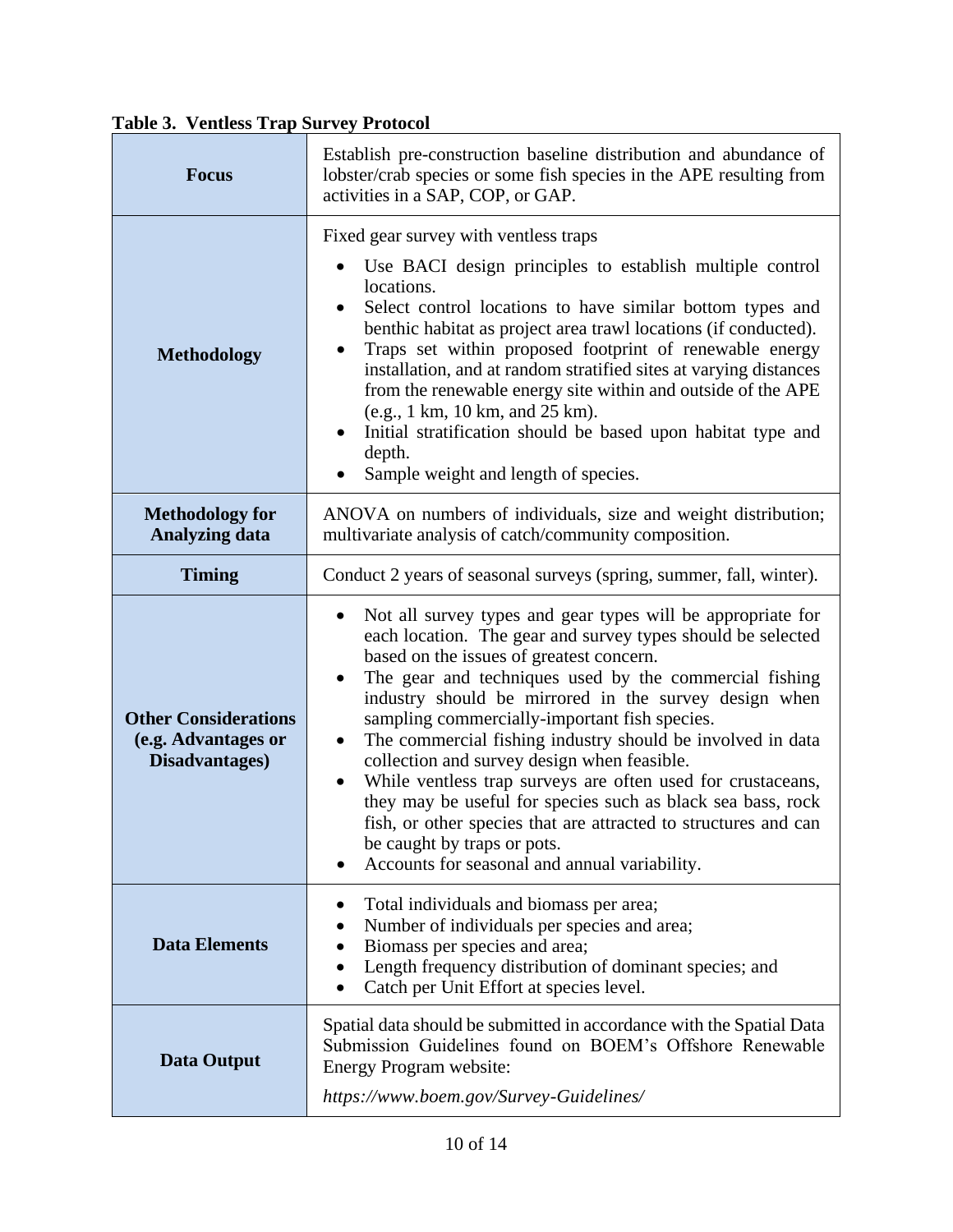# **Table 4. Molluscan Shellfish Surveys (from Benthic Habitat Survey Guidelines – Benthic Community Composition)**

| <b>Focus</b>                             | Pre-construction characterization and delineation of the abundance,<br>diversity, percent cover, and multivariate community composition of<br>the seafloor in the area of potential adverse effect.                                                                                                                                                                                                                                                                                                                                                   |  |
|------------------------------------------|-------------------------------------------------------------------------------------------------------------------------------------------------------------------------------------------------------------------------------------------------------------------------------------------------------------------------------------------------------------------------------------------------------------------------------------------------------------------------------------------------------------------------------------------------------|--|
| <b>Methodology</b>                       | Physical sampling<br>Hamon grab (hard bottom);<br>Van Veen grab (soft sediment); and/or<br>Benthic sled<br>$\bullet$<br>Benthic imagery (i.e., underwater video or still imagery (soft and<br>hard bottom) and/or sediment profile imaging (SPI)).<br>BOEM recommends using the methods employed by the<br>Environmental Protection Agency's (USEPA) National Coastal<br>Condition Assessment (NCCA), such as the use of a 0.04 m <sup>2</sup> Ted<br>Young-modified Van Veen grab and 0.5 mm sieve, to facilitate data<br>comparison across regions. |  |
| <b>Timing</b>                            | Conduct 2 years of seasonal surveys (spring, summer, fall, winter).                                                                                                                                                                                                                                                                                                                                                                                                                                                                                   |  |
| <b>Scope/Scale</b>                       | Baseline survey should include an appropriate sample size from the<br>entire area of potential adverse effect, generally not less than one<br>sample per 1-2 km along a proposed line of potential adverse effect<br>or one sample per $1-2 \text{ km}^2$ within a proposed area of potential adverse<br>effect. Sampling should address seasonal and inter-annual variability<br>of anticipated benthic communities. Control sites for post-<br>construction monitoring should be identified.                                                        |  |
| <b>Technical</b><br><b>Requirements</b>  | Special attention should be given to the presence of sensitive benthic<br>These include areas where information suggests the<br>habitats.<br>presence of exposed hard bottoms of high, moderate, or low relief;<br>hard bottoms covered by thin, ephemeral sand layers; seagrass<br>patches; or kelp and other algal beds, as well as the presence of<br>anthozoan species.                                                                                                                                                                           |  |
| <b>Presentation of</b><br><b>Results</b> | Tabular and geospatial datasets.<br>Spatial data should be submitted according to the Spatial Data<br>٠<br>Submission<br>Guidelines<br>found<br>on<br>BOEM's<br><b>Offshore</b><br>Renewable Energy Program website:<br>https://www.boem.gov/Survey-Guidelines/.<br>When relying on pre-existing data, provide justification for<br>how those data are appropriate for the project's area of<br>potential adverse effect.                                                                                                                             |  |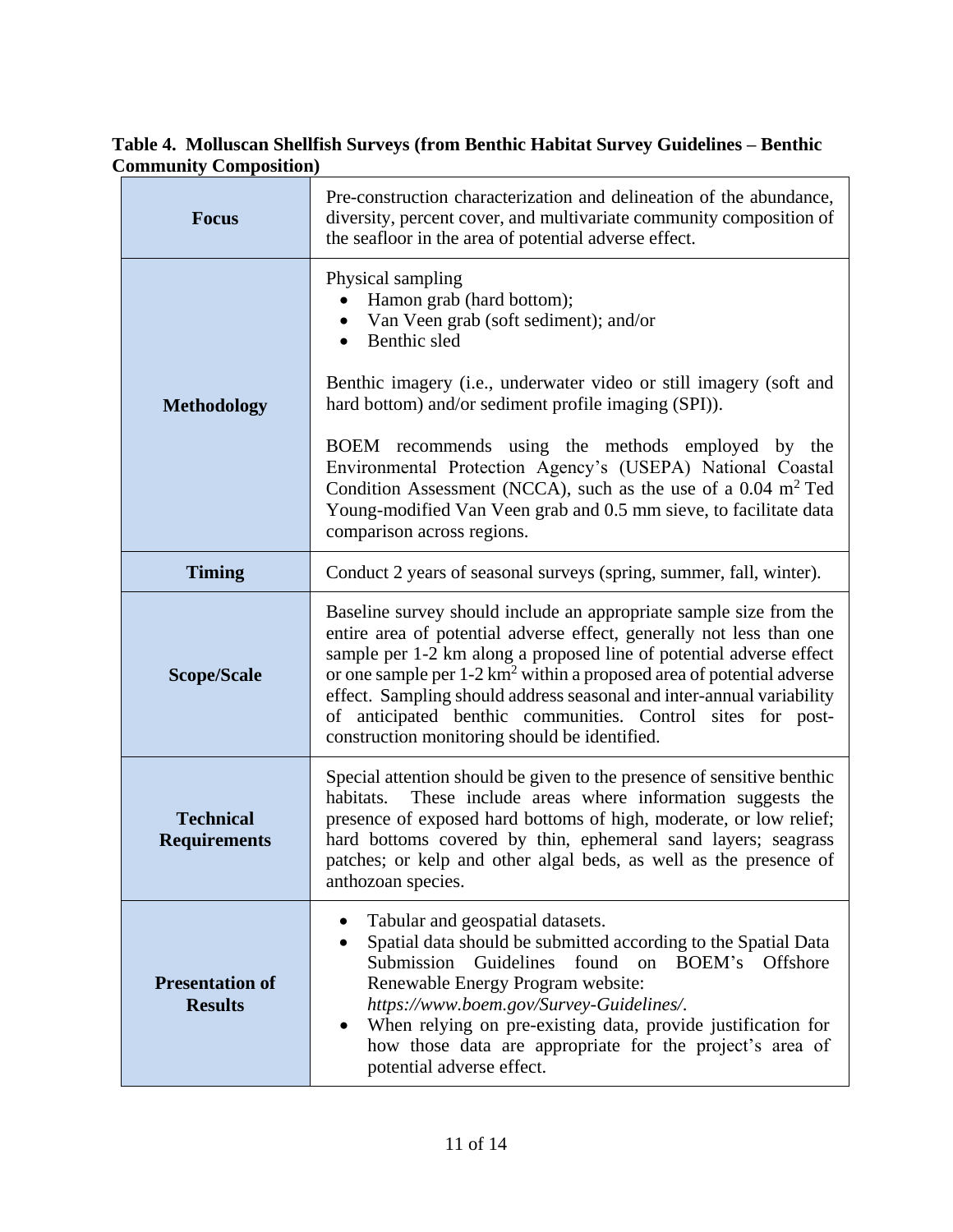### **VI. Survey Results and Supporting Data**

To ensure the accuracy and quality of survey results, the following data elements should be provided with the fishery surveys. However, individual benthic survey plan elements should be discussed with BOEM on a case-by-case basis. All data should be processed, validated, and made available as needed.

 Seasonal presence/absence of threatened or endangered fish listed under the ESA as well as those designated as candidate species or species of concern by NFMS or USFWS should be noted (e.g., certain alosines, sturgeons, elasmobranches, and salmon). The complete list of protected fish species is found at:

*http://www.nmfs.noaa.gov/pr/species/fish/.*

- Seasonal presence/absence of commercially and recreationally-important fish and shellfish. Atlantic coast fishery management plans can be located on the New England, Mid-Atlantic, and South Atlantic Fishery Management Council (*http://www.nmfs.noaa.gov/sfa/reg\_svcs/councils.htm*) and the Atlantic States Marine Fisheries Commission (*http://www.asmfc.org/*).
- Presence of prey species for threatened, endangered, commercially and recreationallyimportant fish and shellfish.
- Presence of habitat important to life history of present species (e.g., nursery grounds, spawning grounds, feeding grounds, etc.) See also essential fish habitat in BOEM's benthic habitat survey guidelines at: *https://www.boem.gov/Survey-Guidelines/*.
- Level (e.g., spatial extent, volume, and effort) of commercial and recreational exploitation of fishery resource in the APE.
- Migration corridors for fish and crustaceans.

### **VII. Paperwork Reduction Act Statement**

The information collection provisions of this document are intended to provide clarification, description, or interpretation of requirements contained in 30 CFR 585 Subpart F. The Office of Management and Budget (OMB) has approved the information collection requirements for these regulations and assigned OMB Control Number 1010-0176.

### **VIII. Contact Information**

For further information or inquiries regarding these guidelines please contact the Office of Renewable Energy Programs at (703) 787-1300 or *renewable\_reporting@boem.gov*.

#### **IX. References**

McCann, J. et al. 2012. "Developing Environmental Protocols and Modeling Tools to Support Ocean Renewable Energy and Stewardship." Created for the National Oceanographic Partnership Program (NOPP), Project # M10PC00097, September 2012. Available at: *http://www.data.boem.gov/PI/PDFImages/ESPIS/5/5208.pdf*.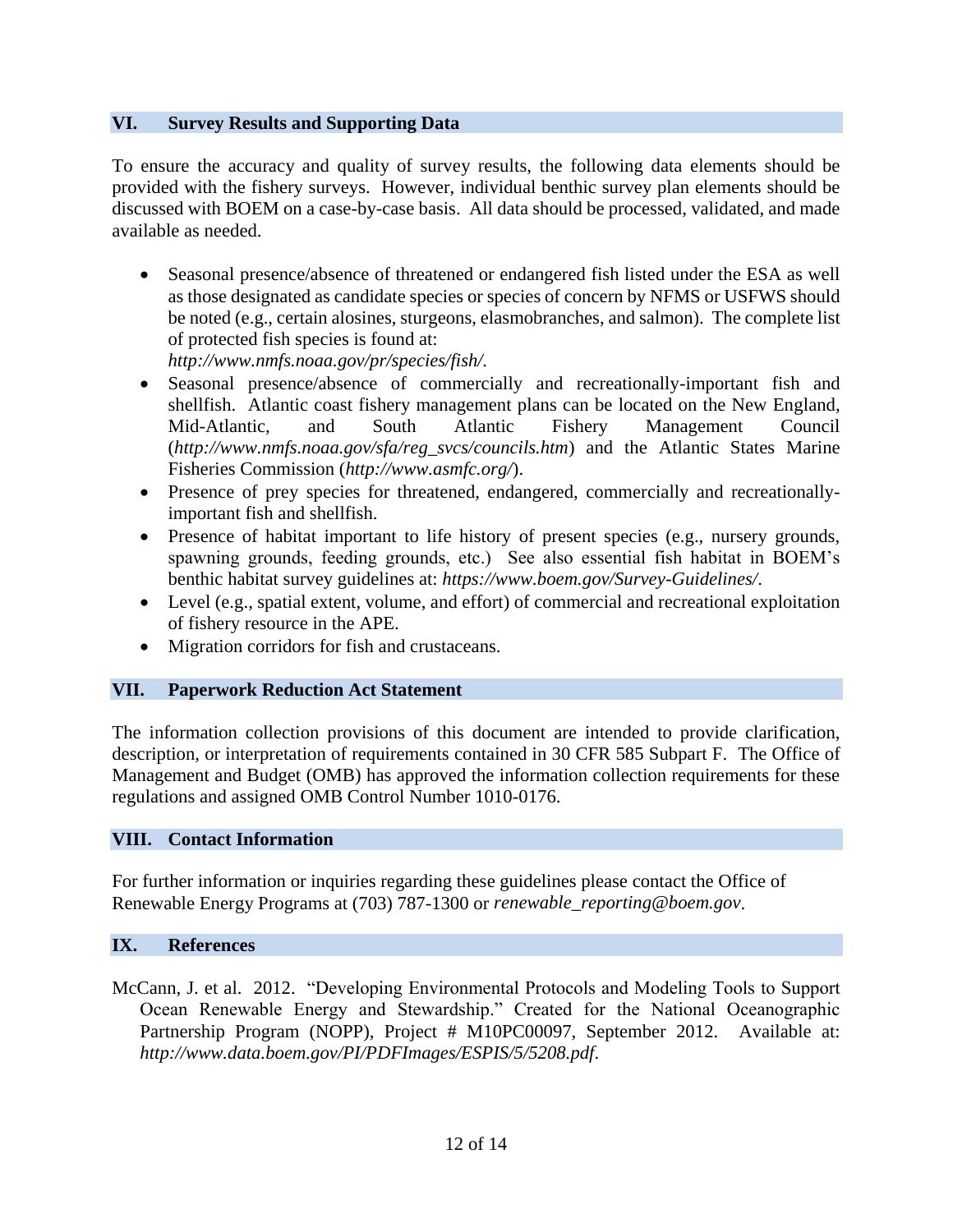### **Appendix A. Resources for Fisheries Information on the Atlantic OCS.**

See *http://www.boem.gov/Renewable-Energy-Environmental-Studies/* for the most recent list of ongoing and completed studies related to renewable energy.

| <b>Fisheries Resources</b>                                                                                                                                                                                                                                                                          | <b>Links</b>                                                                                                                                                   |
|-----------------------------------------------------------------------------------------------------------------------------------------------------------------------------------------------------------------------------------------------------------------------------------------------------|----------------------------------------------------------------------------------------------------------------------------------------------------------------|
| National Marine Fisheries Service (NMFS)<br><b>Species Information System</b><br>This system provides information on stock status<br>of fishery resources.                                                                                                                                          | https://www.st.nmfs.noaa.gov/sisPortal/sisPo<br>rtalMain.jsp                                                                                                   |
| <b>NMFS Fishery Independent Survey System</b><br>Currently, underdevelopment will include NMFS<br>survey data when complete.                                                                                                                                                                        | http://www.st.nmfs.noaa.gov/st4/ifso/index.ht<br>ml                                                                                                            |
| <b>NMFS Fisheries Statistics</b><br>NMFS query system for commercial and<br>recreational landings by species, by port, and by<br>fishing gear.                                                                                                                                                      | https://www.st.nmfs.noaa.gov/st1/index.html                                                                                                                    |
| <b>Atlantic Coast Cooperative Statistics Program</b><br>Regional commercial and recreational fishing<br>harvest data portal.                                                                                                                                                                        | www.accsp.org                                                                                                                                                  |
| <b>NMFS Vessel Trip Report Data</b><br>NMFS fishery dependent vessel trip report data<br>(including area-based catch information) is<br>available by request from the NMFS Northeast<br>Regional Office (Maine-Virginia) and the NMFS<br>Southeast Fisheries Science Center (Virginia-<br>Florida). | http://www.sefsc.noaa.gov/fisheriesstatistics.<br>jsp<br>The Northeast contact is: Fisheries Statistics<br>Office (978-281-9133;<br>FSO.Data.Request@noaa.gov) |
| <b>NMFS Fishery Independent Survey Data</b>                                                                                                                                                                                                                                                         | https://www.st.nmfs.noaa.gov/st4/ifso/index.h<br>tml                                                                                                           |
| <b>NMFS Essential Fish Habitat Mapping</b><br>This tool shows where essential fish habitat is<br>located and the species utilizing the habitat.                                                                                                                                                     | https://www.fisheries.noaa.gov/resource/map<br>/essential-fish-habitat-mapper                                                                                  |
| South Atlantic Habitat and Ecosystem Internet<br>Map Server<br>This IMS contains several habitat and fishery<br>databases for query in the South Atlantic.                                                                                                                                          | http://www.oceansatlas.org/item-<br>details/en/c/323756/                                                                                                       |